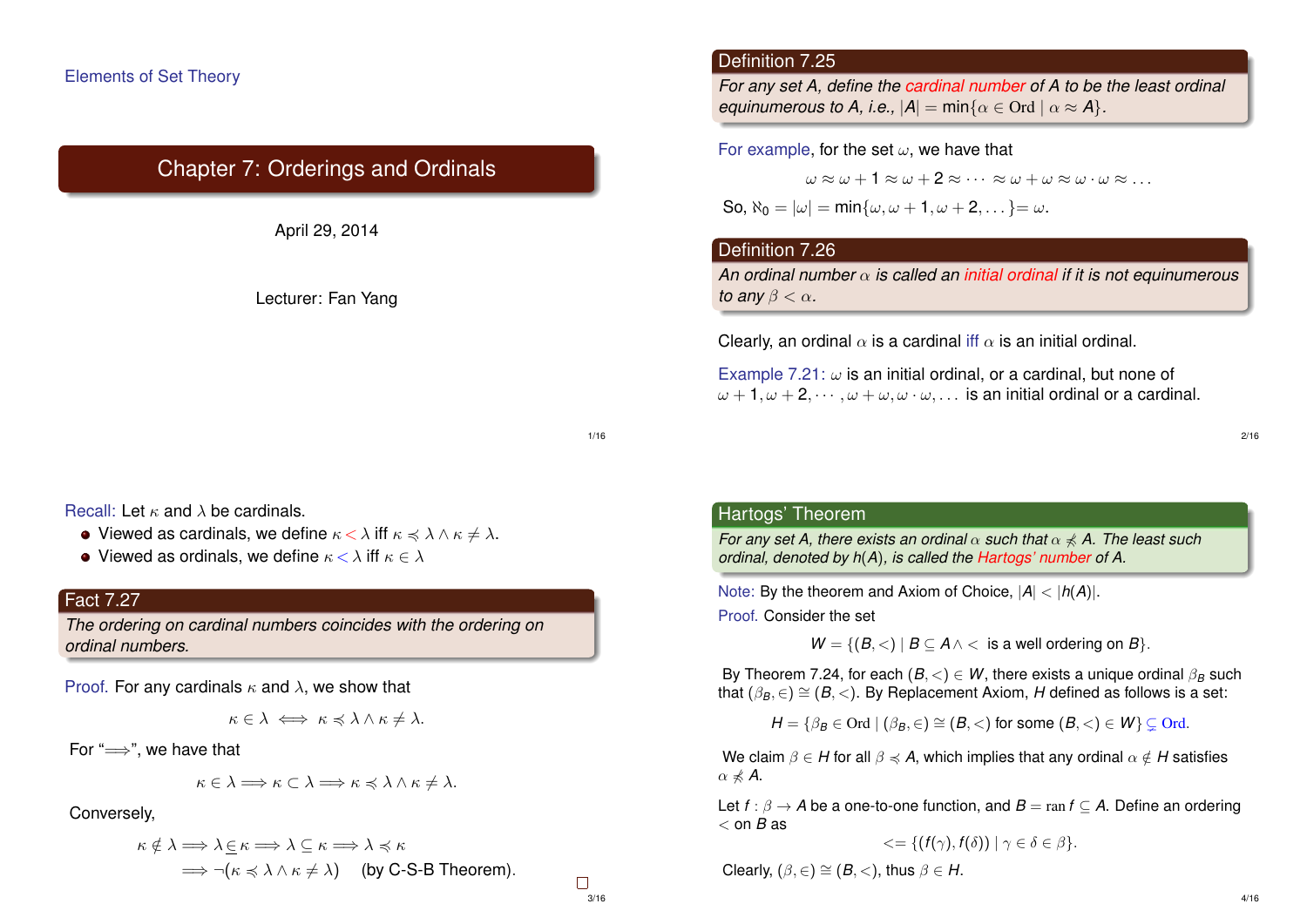We turn to showing that  $h(A) = H$ .

First, we show that *H* is an ordinal, which amounts to showing that *H* is transitive since *H* is a set of ordinals. Indeed,

 $\gamma \in \beta \in H \Longrightarrow \gamma \subset \beta \preccurlyeq A \Longrightarrow \gamma \preccurlyeq A \Longrightarrow \gamma \in H$ .

Second, we have that  $H \nleq A$ , as otherwise  $H \in H$ , which is impossible.

Lastly, *H* is the least such ordinal, since  $\alpha \in H \Longrightarrow \alpha \preccurlyeq A$  by definition of *H*.

Fact: *h*(*A*) is an initial ordinal number, thus a cardinal number.

Proof. If  $\beta \approx h(A)$  for some  $\beta < h(A)$ , then  $\beta \preccurlyeq A$ . It follows that  $h(A) \approx \beta \leq A$ , contradicting  $h(A) \nleq A$ .

 $\bullet$  For the finite set  $A = \{a_0, \ldots, a_{n-1}\}\)$ , we have that

$$
h(A) = |A| + 1 = n + 1.
$$

In particular,  $h(n) = n + 1$  for all  $n \in \omega$ .

- $\bullet$   $\aleph_0 = \omega$  is the first infinite cardinal.
- By Hartogs' Theorem,  $h(\omega)$  exists. Denote  $\omega_1 = h(\omega) = \aleph_1$ .
- Similarly,  $\omega_2 = h(\omega_1) = \aleph_2$ . .

• 
$$
\omega_{\omega} = \sup \{ \omega_n \mid n \in \omega \} = \aleph_{\omega}.
$$

$$
\bullet \ \omega_{\omega} + 1 = \omega_{\omega} + \omega_{\omega} \cup \{\omega_{\omega}\}\
$$

$$
\bullet \ \omega_{\omega+1}=h(\omega_{\omega})=\aleph_{\omega+1}.
$$

. .

6/16

Axiom of Regularity (also known as Axiom of Foundation) *Every nonempty set A has an* ∈*-minimal element, that is:*  $\forall A(A \neq \emptyset \rightarrow \exists m \in A(m \cap A = \emptyset)).$ 

Note that the formula  $m \cap A = \emptyset$  is equivalent to the formula

 $\forall a(a \in m \rightarrow a \notin A)$ 

both of which characterize *m* being an ∈-minimal element of *A*.

#### Theorem 7.28

*There is no function f with domain* ω *such that*

$$
\cdots \in f(2) \in f(1) \in f(0).
$$

*In particular,*

(a) *no set is a member of itself, i.e.,*  $\forall x (x \notin x)$ ;

(b) *there are no "cycles":*

 $x_0 \in X_1 \in \cdots \in X_n \in X_0$ .

Proof. If there exists a function *f* such that  $f(n^+) \in f(n)$  for each  $n \in \omega$ , then the set ran  $f = \{f(n) | n \in \omega\}$  has no  $\in$ -minimal element. This contradicts regularity axiom.  $\Box$ 8/16

## Rank

5/16

 $\Box$ 

 $\Box$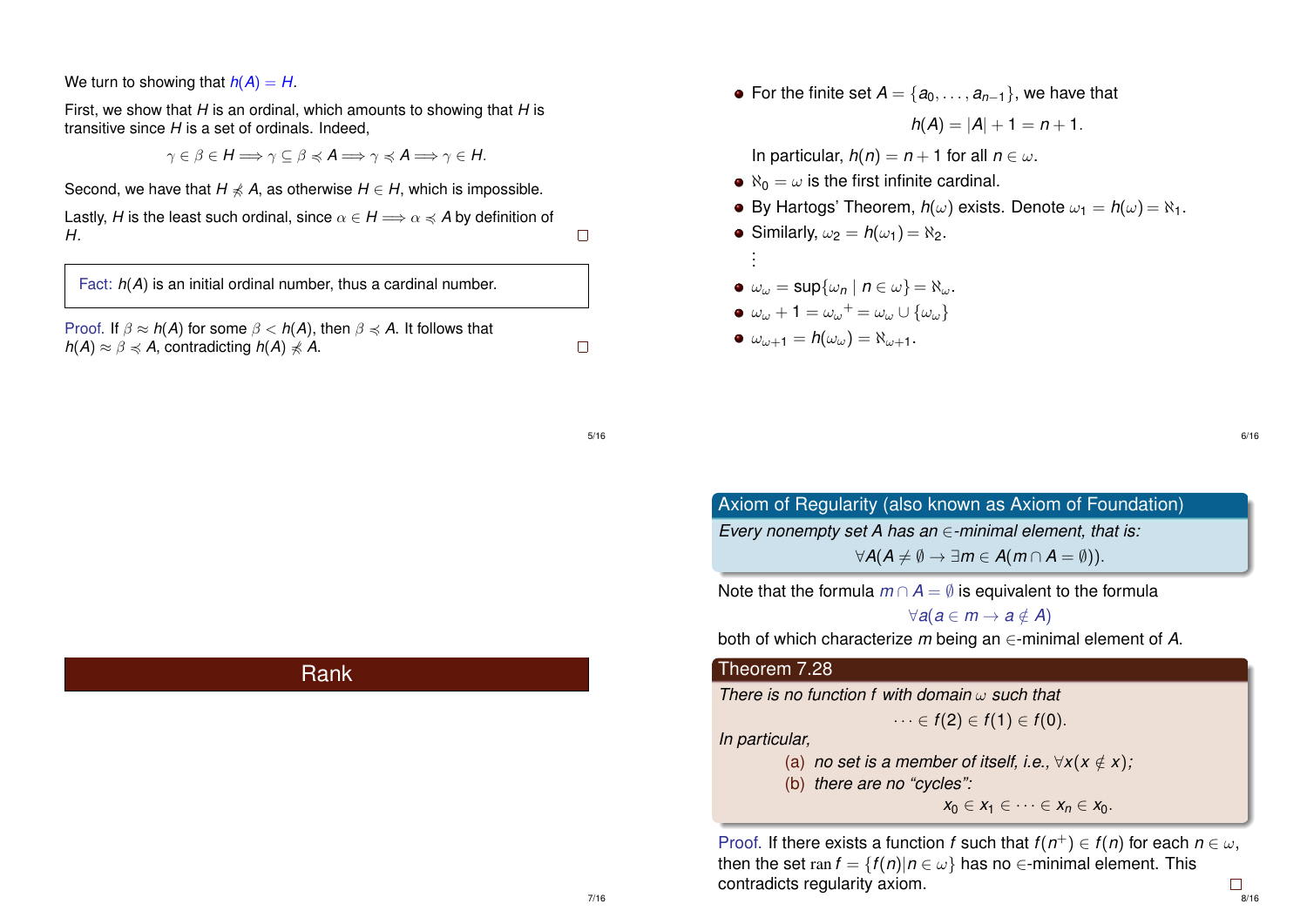

Formally, by transfinite recursion, we make the following definition:

| Definition 7.29 (The Cumulative Hierarchy of Sets)                                       |
|------------------------------------------------------------------------------------------|
| $V_0 = \emptyset$                                                                        |
| $V_{\alpha+1} = \wp V_{\alpha}$                                                          |
| • $V_{\lambda} = \bigcup_{\alpha < \lambda} V_{\alpha}$ if $\lambda$ is a limit ordinal. |
| Note: If $x \n\subset V_\alpha$ , then $x \in V_{\alpha+1} = \varnothing V_\alpha$ .     |

9/16

### Definition 7.31

*We say that a set x is grounded iff*  $x \n\subset V_\alpha$  *for some ordinal*  $\alpha$ *.* 

Note: Clearly,  $x \n\subset V_\alpha$  iff  $x \in V_{\alpha+1} = \varnothing V_\alpha$ .

Call the class

$$
V = \{x \mid x = x\}
$$

of all sets the universal class or the universe.

#### Lemma 7.30

**1** If  $\beta < \alpha$ , then  $V_{\beta} \subset V_{\alpha}$ ,

**2** *V<sub>α</sub> is transitive for each ordinal*  $\alpha$ *.* 

Proof. We prove by transfinite induction that the class

 $\mathcal{T} = \{\alpha \in \text{Ord} \mid \forall \beta < \alpha (V_{\beta} \subseteq V_{\alpha}) \land V_{\alpha} \text{ is transitive}\}\$ 

is equal to Ord. Hypothesize  $\alpha \subset T$ . We show that  $\alpha \in T$ .

• If  $\alpha = 0$ , then  $\alpha \in \mathcal{T}$ , since  $V_0 = \emptyset$  is transitive.

• If  $\alpha = \gamma + 1$ , then by induction hypothesis,  $\forall \beta < \gamma$  (*V<sub>B</sub>*  $\subset V_{\gamma}$ ) and *V*<sub>γ</sub> is transitive. Thus  $\wp V_{\gamma} = V_{\gamma+1}$  is transitive, thereby  $V_{\gamma} \subseteq V_{\gamma+1}$ . For any  $\beta < \gamma + 1 = \gamma \cup {\gamma}$ , we have  $\beta \in \gamma$ , thus  $V_{\beta} \subseteq V_{\gamma} \subseteq V_{\gamma+1}$ .

 $\bullet$  If  $\alpha$  is a limit ordinal and  $\beta<\alpha,$  then  $\mathsf{V}_\beta\subseteq\bigcup_{\gamma<\alpha}\mathsf{V}_\gamma=\mathsf{V}_\alpha.$  To see that *V*<sub>α</sub> is transitive, observe that by induction hypothesis,  $V_\alpha$  is the union of set  $\{V_{\gamma} | \gamma < \alpha\}$  of transitive sets, thus transitive.  $\Box$ 

10/16

# Theorem 7.32 *Every set is grounded, i.e.,*  $V = \int V_{\alpha}$ .

Proof. Assume towards a contradiction that some set *c* is not grounded. Then there exists a transitive set *T* that contains a ungrounded element (e.g. we can take *T* to be the transitive closure of the set {*c*}).

Consider the set

$$
A = \{x \in T \mid x \text{ is not grounded}\}.
$$

Since  $A \neq \emptyset$ , by Regularity Axiom, there exists some  $m \in A$  such that  $m \cap A = \emptyset$ . We proceed to show that *m* is grounded, which will give the desired contradiction.

α∈Ord

For any  $x \in m$ , we have  $x \in T$  since T is transitive. But  $x \notin A$ , as  $m \cap A = \emptyset$ . This shows that *x* is grounded, i.e.,  $x \in V_{\alpha_{x}}$  for some ordinal  $\alpha_{x}$ .

Now, by replacement axiom,  $\{\alpha_x \mid x \in m\}$  is a set. Put

$$
\gamma = \sup \{ \alpha_x \mid x \in m \}.
$$
  
Since  $x \in V_{\alpha_x} \subseteq V_{\gamma}$  for all  $x \in m$ , it follows that  

$$
m \subseteq \bigcup_{x \in m} V_{\alpha_x} \subseteq V_{\gamma},
$$

namely, *m* is grounded.